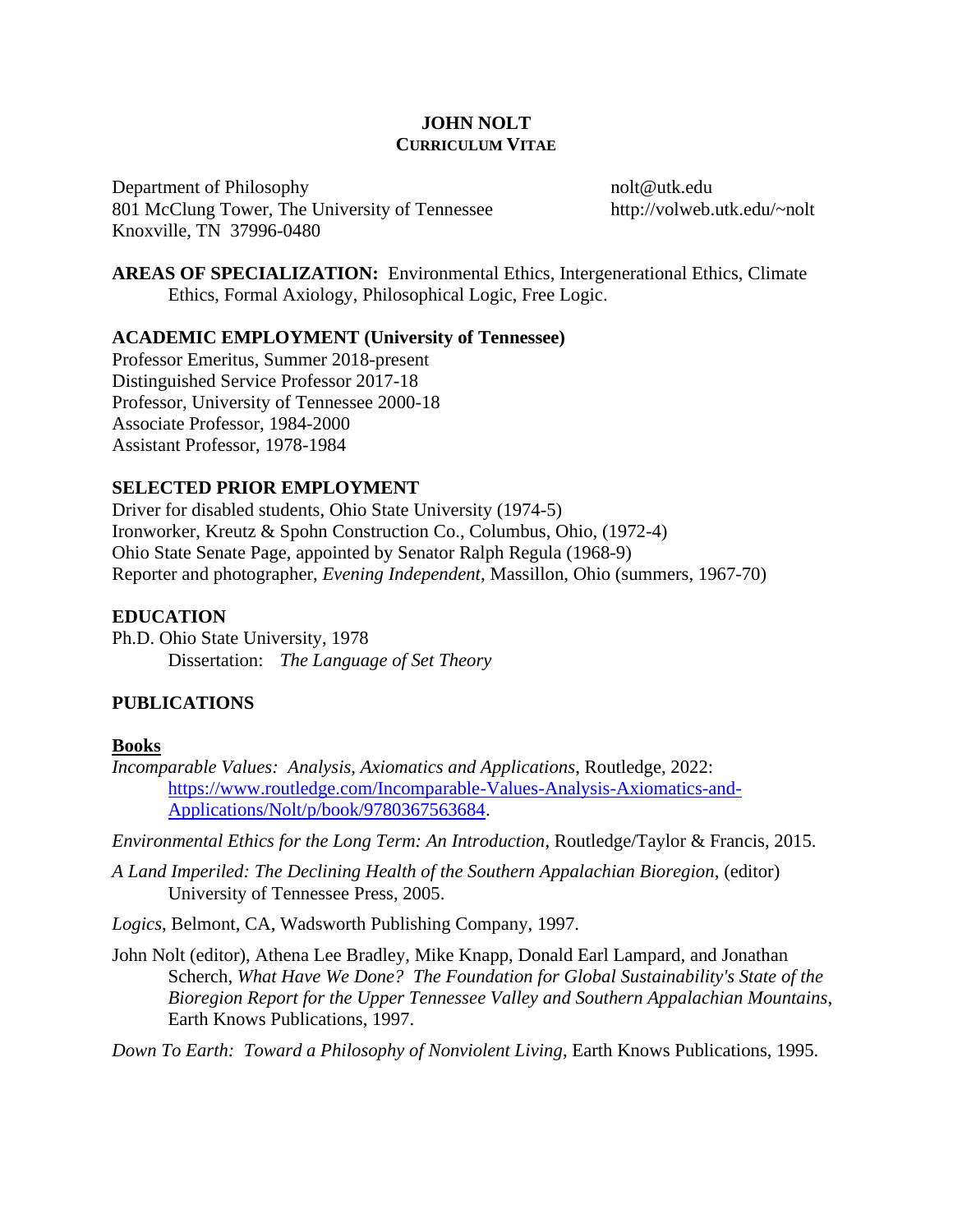John Nolt and Dennis Rohatyn, *Theory and Problems of Logic*, McGraw-Hill Book Co., Schaum's Outline Series, New York, 1988; second edition revised by Achille Varzi, 1999. (Portuguese translation as *Lógica*, São Paulo, McGraw-Hill, 1991; Japanese translation in two volumes by Daisuke Kachi, Tokyo, Omsha, Ltd.: vol. 1, 1995; vol. 2, 1996; Italian translation 2004, second Italian edition 2007.) Abridged and reissued under the title *Logic: Crash Course*, The McGraw-Hill Companies, 2006.

*Informal Logic: Possible Worlds and Imagination*, McGraw-Hill Book Co., New York, 1984.

#### **Articles and Chapters**

- "Nuclear Power" in *Routledge Companion to Environmental Ethics*, Benjamin Hale and Andrew Light, eds., Routledge/Taylor & Francis, 2022.
- "Long-Term Non-Anthropocentric Ethics," in *Oxford Handbook of Intergenerational Ethics*, Stephen M. Gardiner, ed., (Oxford, 2021).
- "Climate Change and the Welfare of Life," in *Climate Change Ethics and the Non-human World*, Brian G. Henning and Zack Walsh, eds. (Routledge 2020).
- "Domination across Space and Time: Smallpox, Relativity, and Climate Ethics," *Ethics, Policy and Environment* 22, 2 (2019): 172-83.
- John Nolt and Annette Mendola, "Comparing Apples and Oranges: Ethical Food Choice at the Grocery Store," in *Food, Environment and Climate Change: Justice at the Intersections*, Sarah Kenehan and Erinn Gilson, eds. (Rowman and Littlefield, 2018).
- "Long-Term Climate Justice," in *Climate Justice: Integrating Economics and Philosophy*, Ravi Kanbur and Henry Shue, eds., Oxford, 2018: 230-246.
- "Cumulative Harm as a Function of Carbon Emissions," in *Climate Change and Its Impacts: Risks and Inequalities*, Colleen Murphy, Paolo Gardoni and Robert McKim, eds. Springer, 2018: 39-52.
- "Die Nachhaltigkeit des Wohls des Lebens," ("Sustaining Life's Welfare"), trans. by Christoph Haar, in *Nachhaltigkeit und Transition: Konzepte*, Rosa Sierra and Anahita Grisoni, eds., Campus Verlag (2017): 119-140.
- "Anger, Despondence and Nonviolence: Reflections on the D.C. Climate March," *The Acorn: Philosophical Studies in Pacifism and Nonviolence* 17,1 (Spring/Summer 2017): 53-60.
- "Are There Infinite Welfare Differences among Living Things?" *Environmental Values* 26 (2017): 73–89.
- "Future Generations in Environmental Ethics," in Stephen Gardiner and Allen Thompson, eds., *Oxford Handbook of Environmental Ethics*, ch. 25, Oxford University Press, 2016.
- "Hope, Self-Transcendence and Biocentrism," in *Ecology, Ethics, and Hope: A Bird in the Gale*, Andrew Brei, ed., Rowman and Littlefield, 2016.
- "Non-Anthropocentric Nuclear Energy Ethics," ch. 9 in *Ethics of Nuclear Energy: Risk, Justice and Democracy in the post-Fukushima Era,* Behnam Taebi and Sabine Roeser, eds., Cambridge University Press, 2015.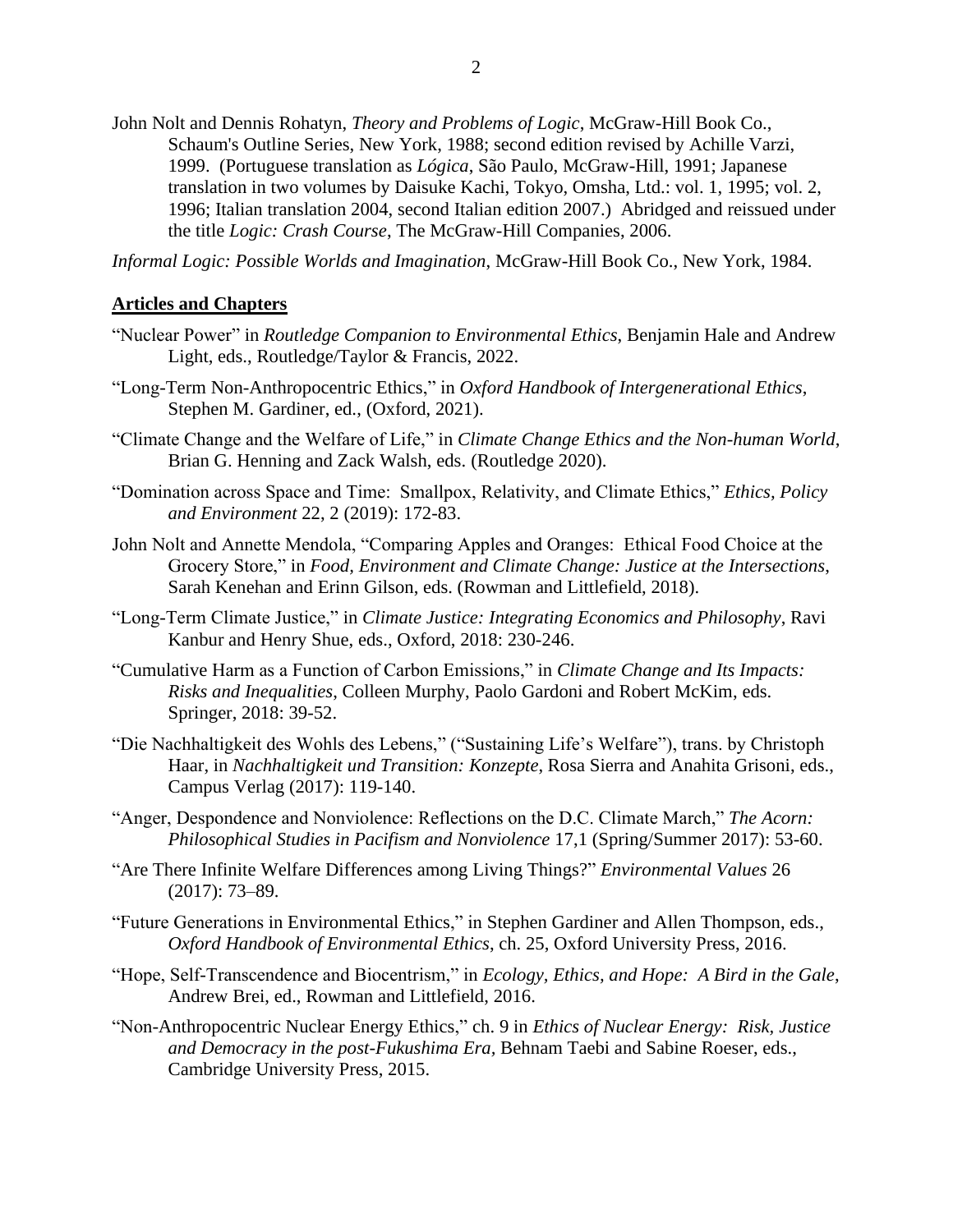- "Casualties as a Moral Measure of Climate Change," *Climatic Change* 130, 3 (June 2015): 347- 58, DOI 10.1007/s10584-014-1131-2.
- "Climate Change and Intergenerational Justice," in *Social Justice and the University*: *Globalization, Human Rights, and the Future of Democracy*, Jon Shefner, Harry Dahms, Robert E. Jones, and Asafa Jalata, eds., Palgrave Publishers, 2014: 114-27.
- "The Individual's Obligation to Relinquish Unnecessary Greenhouse-Gas-Producing Devices," *Philosophy and Public Issues* (New Series) 3, 1 (2013), pp 139-165 (special issue on "A Changing Moral Climate," edited by M. Di Paola & G. Pellegrino).
- "Anthropocentrism and Egoism," *Environmental Values*, 22, 4 (August 2013): 441-459.
- "Comparing Suffering across Species" *Between the Species* 16, 1 (June 2013): 86-104 (Special issue featuring papers from the UT Animals, Ethics and Law Symposium, March 2-3 2012, the organizing committee of which I chaired; I also wrote the introduction to this issue).
- "Replies to Critics of 'How Harmful Are the Average American's Greenhouse Gas Emissions?'" *Ethics, Policy and Environment* 16, 1 (June, 2013): 111-119.
- Henry Bi and John Nolt, "Toward a Unified Formal Semantics for Control-Flow Process Models," *Journal of Database Management*, 23, 2 (April-June 2012): 73-99.
- "Injustice in the Handling of Nuclear Weapons Waste: The Case of David Witherspoon, Inc." in *Mountains of Injustice: Environmental and Social Equity in Appalachia*, Michele Morrone and Geoff Buckley, eds., Ohio University Press, 2011: 126-141.
- "Nonanthropocentric Climate Ethics," *WIRES Climate Change* 2, 2011: 701-711.
- "How Harmful Are the Average American's Greenhouse Gas Emissions?" *Ethics, Policy and Environment* 14, 1, March 2011: 3-10. (Target article, with commentaries by Robin Attfield, Lauren Hartzell, Avram Hiller, Jason Kawall, Jay Odenbaugh, Ronald Sandler, Anders Schinkel and Thomas P. Seager, Evan Selinger and Susan Spierre.)
- "Greenhouse Gas Emission and the Domination of Posterity" in Denis Arnold, ed., *The Ethics of Global Climate Change*, Cambridge University Press, 2011: 60-76.
- "Sustainability and Hope," in *Sustainability Ethics: 5 Questions*, Evan Selinger, Ryan Raffelle and Wade Robison, eds., Automatic/VIP Press, 2010: 143-70.
- "Free Logic," Stanford Encyclopedia of Philosophy, (April 5, 2010; 1<sup>st</sup> revision June 13, 2014;  $2<sup>nd</sup>$  revision July 13, 2018;  $3<sup>rd</sup>$  revision December 11, 2020), [http://plato.stanford.edu/entries/logic-free/.](http://plato.stanford.edu/entries/logic-free/)
- "Hope, Self-Transcendence and Environmental Ethics," *Inquiry* 53, 2 (April 2010): 162-182; reprinted in Andrew Brei, ed., *Ecology, Ethics, and Hope* (Rowman and Littlefield, 2015).
- "The Move from *Is* to *Good* in Environmental Ethics," *Environmental Ethics*, 31, 2 (Summer 2009): 135-154. Translation by Amy Xiao in the Chinese journal *Social Sciences Abroad* (December 2014): 131-7; translation reprinted in *Xinhua Digest* 4, (2015): 138-141.
- "Why Nietzsche Embraced Eternal Recurrence," *History of European Ideas*, 34, 3 (September 2008): 310-323.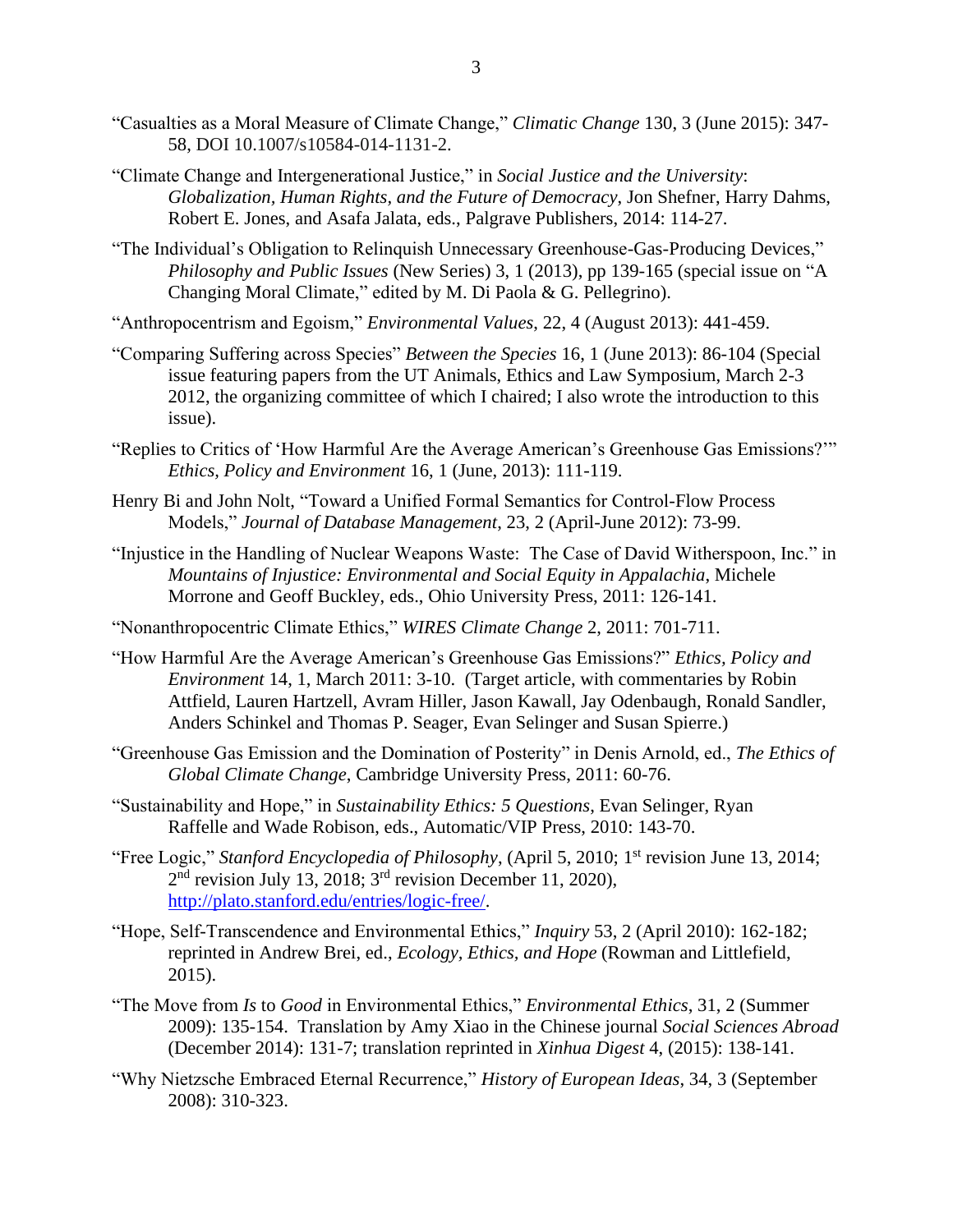"Truth as an Epistemic Ideal," *Journal of Philosophical Logic*, 37, 3 (June 2008): 203-237.

- "Reference and Perspective in Intuitionistic Logic," *Journal of Logic, Language and Information* 16, 1 (January 2007), 91-115.
- "The Move from *Good* to *Ought* in Environmental Ethics," *Environmental Ethics* 28, 4 (Winter 2006): 355-374.
- "Free Logics," in *Philosophy of Logic*, ed., Dale Jacquette, (Volume 5 of the *Handbook of the Philosophy of Science*), Elsevier 2006: 1023-1060.
- "An Argument for Metaphysical Realism," *Zeitschrift für Allgemeine Wissenschaftstheorie* 35, 1 (2004): 71-90.
- "Air Quality and Individual Conscience," *Forum for Applied Research and Public Policy* 16, 3 (Fall 2001): 111-116.
- John Nolt and John Peine, "The Evolution of Land Use Ethics and Resource Management: Coming Full Circle" in John Peine, ed., *Ecosystem Management for Sustainability: Principles and Practices as Illustrated by a Regional Biosphere Cooperative*," New York, CRC Press, 1998.
- John Nolt, Grayfred B Gray, Donald R. Ploch, and Bruce J. MacLennan, "A Logic for Statutory Law," *Jurimetrics* 35 (Winter 1995): 121-151. (Won the Loevinger Prize for best article in Volume 35 of *Jurimetrics*.)
- Grayfred B. Gray, Bruce J. MacLennan, John E. Nolt, and Donald R. Ploch, "Legal Expert System Building: A Semi-Intelligent Computer Program Makes It Easier," *The John Marshall Journal of Computer and Information Law*, XII, 4 (Spring 1994): 555-583.
- Jim Bennett and John Nolt, "A Venn-Euler Hybrid Test for Categorical Syllogisms," *Teaching Philosophy*, 17, 1 (March 1994): 39-55.
- Donald R. Ploch, Bethany K. Dumas, Grayfred B. Gray, Bruce J. MacLennan, and John E. Nolt, "Readability of the Law: Forms of Law for Building Legal Expert Systems," *Jurimetrics* 33, 2 (March 1993).
- "A Fully Logical Inductive Logic," *Notre Dame Journal of Formal Logic*, 31, 3 (Summer 1990): 415-436.
- Donald R. Ploch, Bethany K. Dumas, Grayfred H. Gray, Bruce Maclennan, and John Nolt, "Law Reading Experiment," *Pre-Proceedings of the III International Conference on Logica, Informatica, Diritto: Legal Expert Systems*, vol. 2, Antino A. Martino, ed., Consiglio Nazionale Delle Ricerche, Florence, 1989.
- "Dilemmas of the Inductive/Deductive Distinction," *Argumentation: Perspectives and Approaches*, Frans H. van Eemeren, Rob Grootendorst, J. Anthony Blair, and Charles A. Willard, eds., Foris Publications, Dordrecht, 1987: 418-425.
- "What Are Possible Worlds?" *Mind* XCV (October 1986): 432-445; reprinted in *Philosophy of Logic: An Anthology*, Dale Jacquette ed., Blackwell, 2001.
- "Entailment, Enthymemes, and Formalization" (abstract), *Journal of Philosophy* LXXXIII, 10 (October 1986): 572-573.
- "More on Induction and Possible Worlds," *Informal Logic*, vii, 1 (Winter 1985).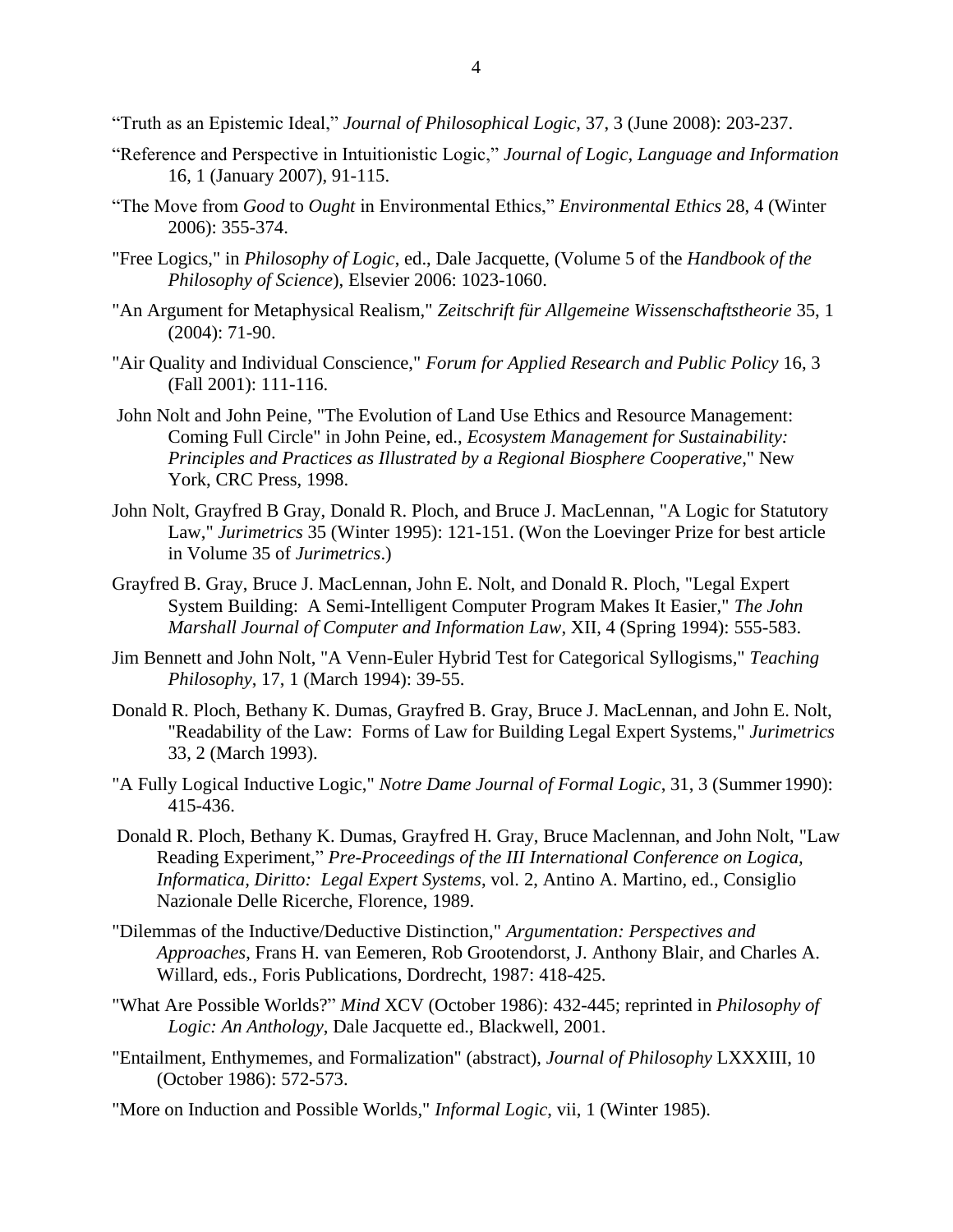"Informal Logic in China," *Informal Logic*, vi, 3 (December, 1984): 44-5.

"A Brief History of Logic, with Emphasis on the Recent Development of Informal Logic,"

*Research in Natural Dialectics* (August, 1984): 18-26 (Chinese translation of a lecture given at Nanjing Institute of Technology, July 23, 1984).

"Possible Worlds and Imagination in Informal Logic," *Informal Logic*, vi, 2 (July 1984): 14-17.

"Sets and Possible Worlds," *Philosophical Studies* 44 (1983): 21-35.

"Mathematical Intuition," *Philosophy and Phenomenological Research* XLIV, 2, (December, 1983): 189-211.

"Expression and Emotion," *The British Journal of Aesthetics* 21, 2 (1981): 139-150.

"Abstraction and Modality," *Philosophical Studies* 38 (1980): 111-127.

### **Policy Brief**

"Nuclear Power, Fossil Fuels, and Climate Change: The Long View," Howard H. Baker Jr. Center for Public Policy (September 2015).

### **Book in Progress**

*The Welfare of Life on Earth—*Presents a detailed theory of the concept of welfare as applied to all varieties of living things. Elaborates on the biocentric axiology sketched in chapter 6 of *Environmental Ethics for the Long Term*, utilizing many of the results proved in *Incomparable Values*.

### **Non-Professional Articles**

- "The Mayor, a Salamander, and Some Tree Sitters: The Untold Story of Knoxville's James White Parkway," *Tennes-Sierran* 55,4 (July-August 2022): 5.
- "Fostering Breadth of Vision: A Long-Term Biocentric Ethic," *Tennes-Sierran* 55,1 (January-February 2022): 3.
- "Living Sustainably, Appalchian Style," *Now & Then: The Appalachian Magazine*, 18, 3 (Fall 2001): 3-6.
- "The Health of Southern Applachia," in Doris Ivie and Leslie M. LaChance, ed., *Breathing the Same Air: An East Tennessee Anthology*, Knoxville, Celtic Cat Publishing, 2000.
- "The Legacy of Nuclear Weapons Production," *Rural Southern Voice for Peace Journal*, 63 (August 1992): 14-15; reprinted in *The Appalachian Reader* 5, 3 (Fall 1992): 4-6.
- "Nukes in South Knoxville: The Witherspoon Project," *Greenspeak* 1, 1, Winter 1991-2; reprinted in *Environment and Development in the USA: A Grassroots Report for the UNCED* (United Nations Conference on the Environment and Development), Highlander Research and Eduaction Center, New Market, Tennessee, 1992.

### **Instructors' Manuals**

*Solutions Manual for Logics*, (with Eddy Falls and Scott Nixon), Belmont, CA, Wadsworth, 1997.

*Instructor's Manual to Accompany Informal Logic: Possible Worlds and Imagination*, McGraw-Hill Book Co., 1984.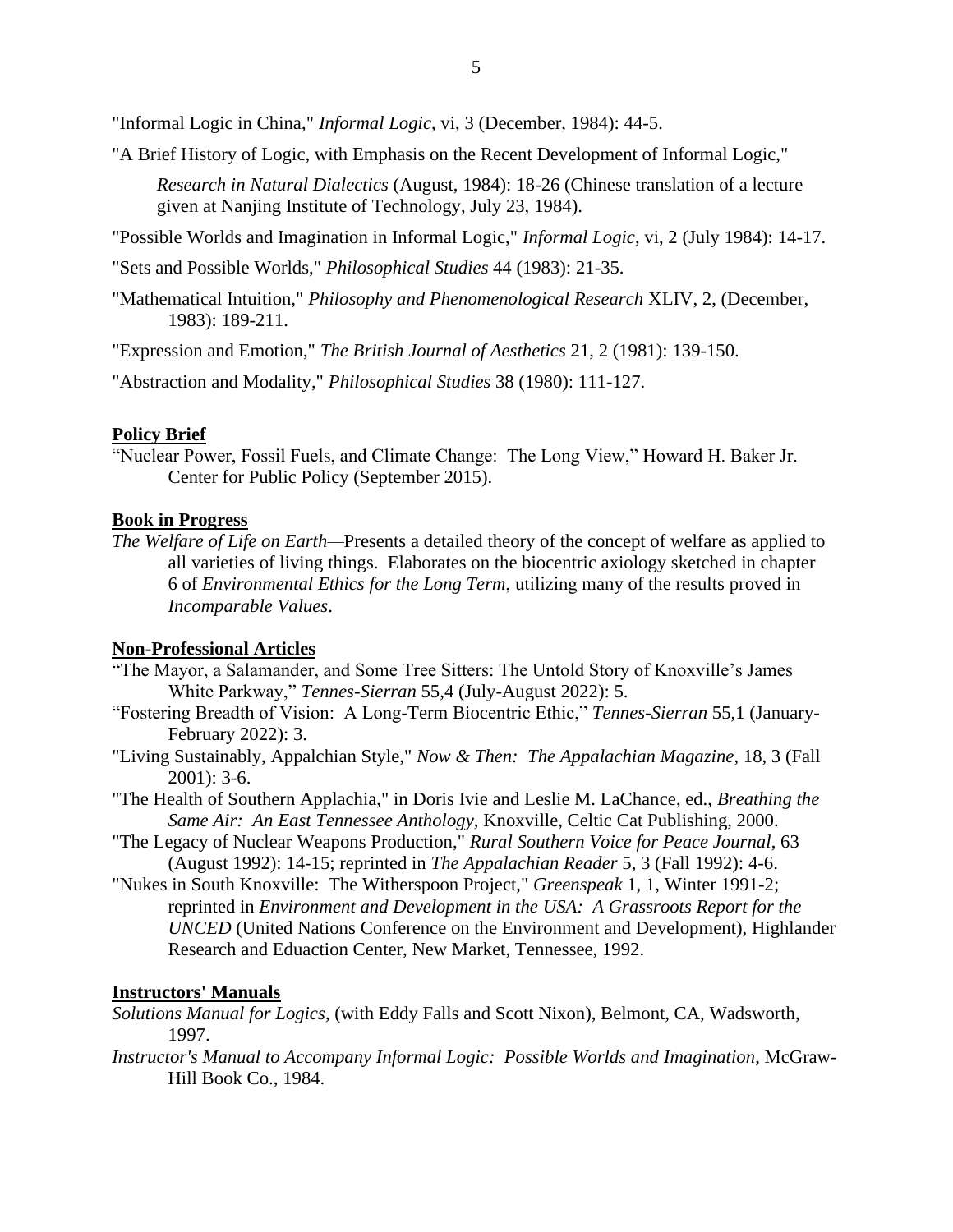### **Book Reviews**

- Marion Hourdequin, *Environmental Ethics: From Theory to Practice*, in *Environmental Values* 25:4 (August 2016).
- Samuel Alexander and Amanda McLeod, eds., *Simple Living in History: Pioneers of the Deep Future*, in *Environmental Values* 24:5 (2015): 692-4.
- Leslie Paul Thiele, *Sustainability*, in *Environmental Ethics* 37,1 (Spring 2015): 121-2.
- Holmes Rolston III, *A New Environmental Ethics: The Next Millennium for Life on Earth*, in *Environmental Values* 22,1 (Feb. 2013): 133-5.
- Al Fritsch and Paul Gallimore, *Healing Appalachia: Sustainable Living Through Appropriate Technology*, in *Environmental Ethics* 32 (Summer 2010): 219-20.
- John Divers, *Possible Worlds*, in *APA Newsletter on Teaching Philosophy*, January 2006.
- "The Southern Appalachian Highlands and the Sense of Place," in *Journal of Appalachian Studies* 7, 1 (Spring 2001). (Review of four books and a video on this theme.)
- Alan Thein Durning, *This Place on Earth: Home and the Practice of Permanence*, in *Forum for Applied Research and Public Policy*, 13, 1 (Spring 1998).
- Ronald Rubin and Charles M. Young, *Formal Logic: A Model of English*, in *Teaching Philosophy*, 12, 4 (December 1989).
- John N. Martin, *Elements of Formal Semantics: An Introduction to Logic for Students of Language*, in *Teaching Philosophy* 11, 3 (Sept. 1988).
- G. H. Von Wright, *Philosophical Logic*, in *Nous* 22, 1 (1988): 152-5.

## **Creative Arts**

*Roadkill*, Interdisciplinary book art collaboration with print artists John Risseeuw (Arizona State) and Beauvais Lyons (UTK), run of 50, hand-printed in the UTK Print Workshop, spring 2001. Multiple exhibits, including the Center for Book Arts in New York and Corcoran Museum in Washington, DC.

### **Software**

- NLESB (Natural Language Expert System Builder): A program to aid experts in a domain of statutory law in constructing expert systems which explain the law and its consequences to nonexpert users. (I did the programming as part of a research effort by an interdisciplinary team of investigators from UTK.) Written in Turbo Prolog.
- ABACUS: A model abacus machine which students program and run to develop understanding of the concept of computability, distributed by Wadsworth Publishing Company as a supplement to my textbook *Logics*. Written in PDC Prolog.

### **FUNDING**

#### **Awarded**

#### **External**

- 2014 TVA grant, \$3,000 for a workshop on May 8, 2014, to create a permanent Sustainability Working Group, to promote curricular sustainability and energy efficiency intitiatives at UT.
- 2013 TVA grant, \$2,750 for the May 2013 Environmental Service Learning Workshop. Additional funding from UT's First Year Studies program and the Insitute for a Secure and Sustainable Environment brought the total to \$10,250.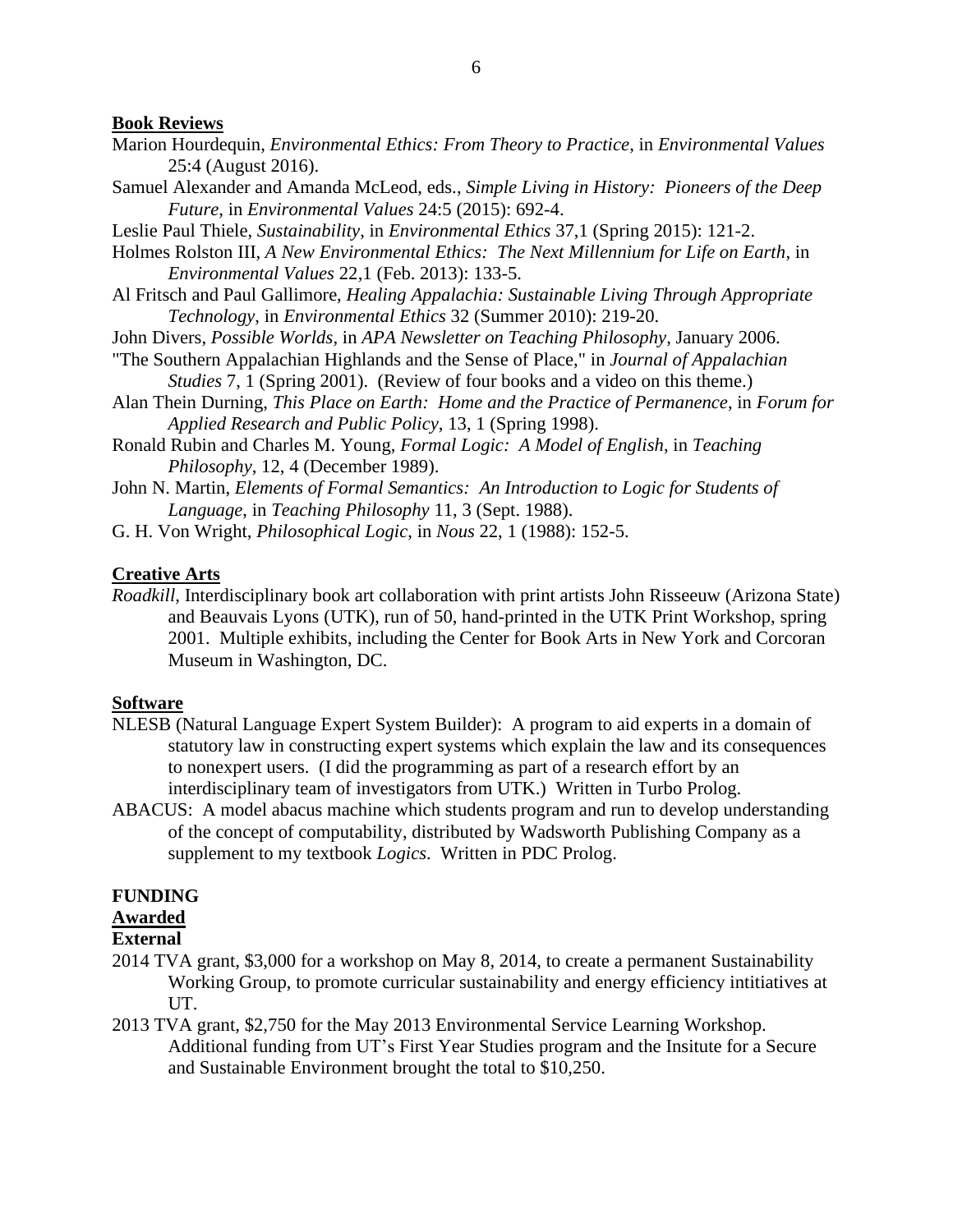- 2006 Rebuild America Grant (U.S. Department of Energy), \$25,000, for DOE assistance in creating UTK's 25-year Energy Plan.
- 2003 Foundation for Global Sustainability grant, \$1,500 for two graduate research assistants for helping with the book *A Land Imperiled*.
- 2002 Foundation for Global Sustainability grant, \$3,000 for graduate research assistant for helping with the book *A Land Imperiled*.
- 2000 Humane Society of the United States Grant, \$1,000 for visiting speakers for a course on Animal and Human Welfare, with Catherine Faver (Social Work) and John New (Veterinary Medicine).
- 1997-8, HUD Community Outreach Partnership Center Institutionalization Grant, "Institutionalizing the University's Link to the Community," 5% of salary used as match for teaching and student project supervision to help institutionalize service learning links between UT and community organizations.

### **Internal**

- 2015 Scholarly Research and Incentive Fund (SARIF) grant from UT Office of Research, \$800, plus matching grant from UT College of Arts and Sciences, for presentation at the annual meeting of the International Society for Environmental Ethics, Kiel, Germany, July 23-6, 2015.
- 2013 Scholarly Research and Incentive Fund (SARIF) grant from UT Office of Research, \$800, plus matching grant from UT College of Arts and Sciences, for presentation at the Multidisciplinary Perspectives on Climate Ethics workshop at Como, Italy, Sept 26-7, 2013.
- 2011 Scholarly Research and Incentive Fund (SARIF) grant from UT Office of Research, \$2,000, for symposium on Animals, Ethics and Law, March 2-3, 2012.
- 2011 matching grant from UT College of Arts and Sciences, for symposium on Animals, Ethics and Law, March 2-3, 2012.
- 2011 Haines-Morris Endowment Grant (UT College of Arts and Sciences), \$4,500, awarded to John Nolt, Gordon Burghardt, Joan Heminway, Iris Goodwin and Jon Garthoff for a Symposium on Animals, Ethics, and Law, March 2-3, 2012.
- 2011 Visting Scholar Project grant, \$2,500, to bring Larry Temkin (Rutgers) to campus to speak on value theory.
- 2010 grant from Chancellor's office, \$2100, to fund student research assistant and associated fees for helping the UT Office of Sustainability and the Committee on the Campus Environment to compile data for the national Sustainability Tracking, Assessment and Rating System (STARS) and the Campus Environmental Progress Report.
- 2010 Scholarly Research and Incentive Fund (SARIF) grant from UT Office of Research, \$800, for presentation at Ethics, Energy and the Future conference at Delft University of Technology, June 24-26, 2010.
- 2010 matching grant from UT College of Arts and Sciences, \$800, for presentation at Ethics, Energy and the Future conference at Delft University of Technology, June 24-26, 2010.
- 2010 Visting Scholar Project grant, \$1000 plus expenses to bring Stephen Gardiner to campus to speak on intergenerational ethics.
- 2010 Summer Undergraduate Internship, \$2,000, for undergraduate student to assist with updating UT Environmental Progress Report.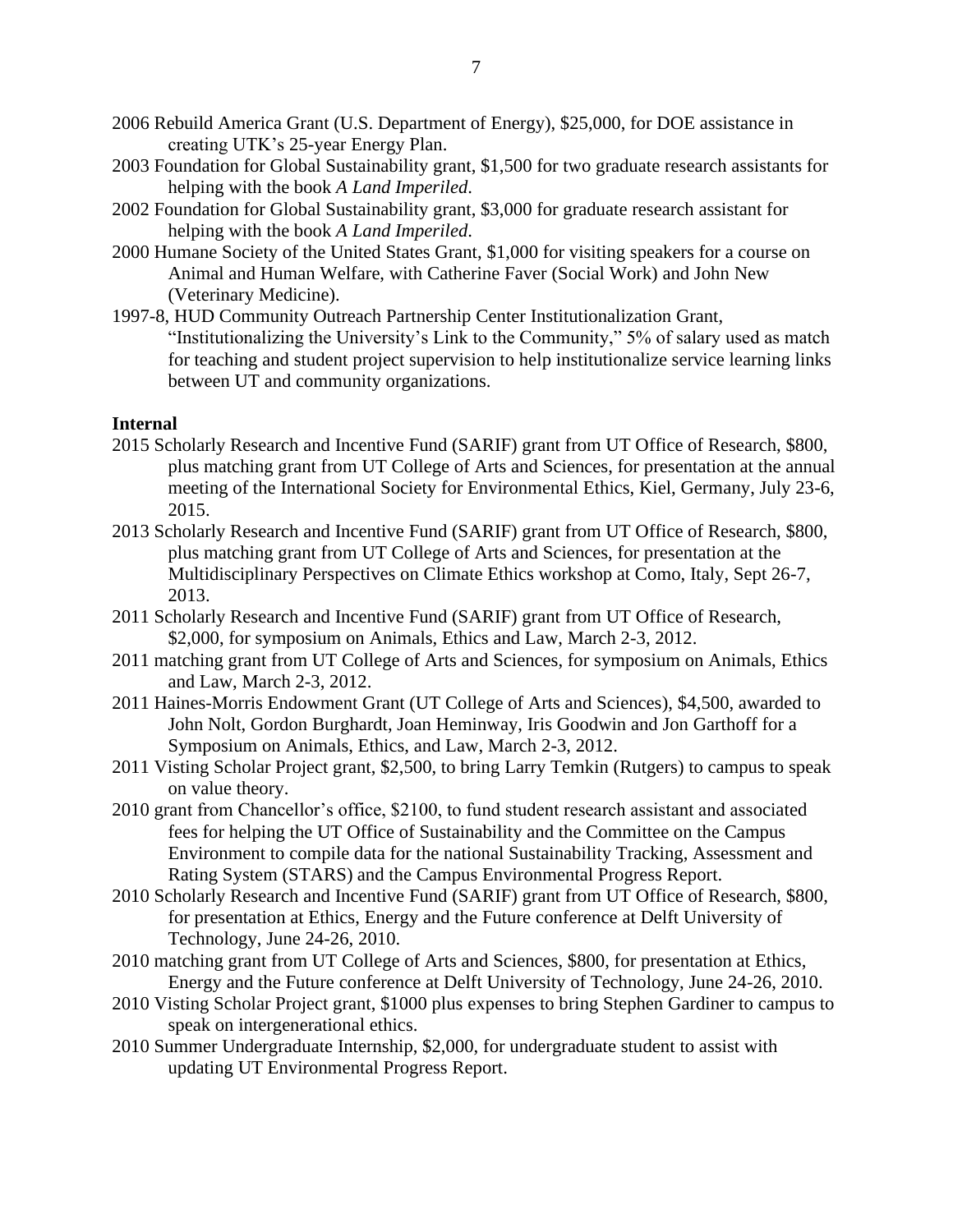- 2008 Ready for the World Grant (UT Chancellor's Office) \$5,000 for scholarships for international attendees at Energy and Responsibility Conference.
- 2008 Haines-Morris Endowment Grant (UT College of Arts and Sciences), \$8,730, awarded to Denis Arnold and John Nolt for support of Energy and Responsibility Conference.
- 2000 Council for Intellectual and Cultural Expression Grant, \$5,200, for development of a course on Animal and Human Welfare, with Catherine Faver (Social Work) and John New (Veterinary Medicine).
- 1998 Scholarly Activities Research Incentive Fund Grant, UTK, \$3,000 for graduate research assistant.
- 1997-98 Hewlett Innovative Teaching Fellowship, Innovative Technologies Center and Center for Undergraduate Excellence, UTK, \$2,400 plus computer and support equipment.

### **Unfunded**

2014-16, Environmental Service Learning (ESLing), USEPA, \$184,757 (Lead PI).

- 2013-15, Environmental Service Learning (ESLing), USEPA, \$216,000 (Lead PI).
- 2012-15, Energy Ethics Education for Scientists, Engineers and Policymakers, NSF, \$299,999 (Lead PI).

### **PUBLIC MEDIA**

- My research on the harm of personal emissions was cited in *Grist* 11/22/21: [6 habits of highly](https://grist.org/guides/2021-holiday-makeover/6-habits-of-highly-effective-climate-conscious-travelers/)  [effective climate-conscious travelers | Grist](https://grist.org/guides/2021-holiday-makeover/6-habits-of-highly-effective-climate-conscious-travelers/)
- "Loving the Planet to Death," Minnesota Public Radio News with Kerri Miller, an hour-long call-in discussion on climate change and transportation, 11/6/19: <https://www.mprnews.org/episode/2019/11/05/loving-the-planet-to-death>
- My article "How Harmful are the Average American's Greenhouse Gas Emissions" was cited in the *New York Times* on 6/3/19: [https://www.nytimes.com/2019/06/03/travel/traveling](https://www.nytimes.com/2019/06/03/travel/traveling-climate-change.html?action=click&module=Well&pgtype=Homepage§ion=Travel)[climate-change.html?action=click&module=Well&pgtype=Homepage&section=Travel.](https://www.nytimes.com/2019/06/03/travel/traveling-climate-change.html?action=click&module=Well&pgtype=Homepage§ion=Travel)
- "Intergenerational Justice," one of two interviewees on the hour-long program *Flourish*, CJSW, University of Calgary Radio, 8/18/15.
- "Principles of a Spiritual Response to Climate Change," webinar, Tennessee Interfaith Power and Light, 1/17/13.
- Interviewed by *The Guardian* regarding Peter Gleick's leak of documents on the Heartland Institute's activities regarding climate change, 2/21/12. [http://www.guardian.co.uk/environment/2012/feb/21/gleick-apology-heartland-leak](http://www.guardian.co.uk/environment/2012/feb/21/gleick-apology-heartland-leak-ethics-debate)[ethics-debate.](http://www.guardian.co.uk/environment/2012/feb/21/gleick-apology-heartland-leak-ethics-debate)
- Guest on Hallerin Hill Morning Show, WNOX-FM, Knoxville, 10/19/09, to discuss the reorganization of Tennessee higher education with Warren Neel (Exectutive Director UTK Corporate Governanance Center).
- As President of Tennessee University Faculty Senates, I was interviewed by all newspapers in the major metropolitan areas of Tennessee and by the Associated Press.
- As President of the UTK Faculty Senate in 2008-9 I was often interviewed by the three major television stations in Knoxville and the *Knoxville News-Sentinel* (for which I also wrote an op-ed column). There were other interviews by *MetroPulse* (Knoxville), the Associated Press, the *Chattanooga Times Free Press*, the *Nashville Tennessean*, the *Memphis Commercial Appeal*, *Athletic Business*, ESPN and the *Chronicle of Higher Education* and I was an occasional guest on local talk radio programs.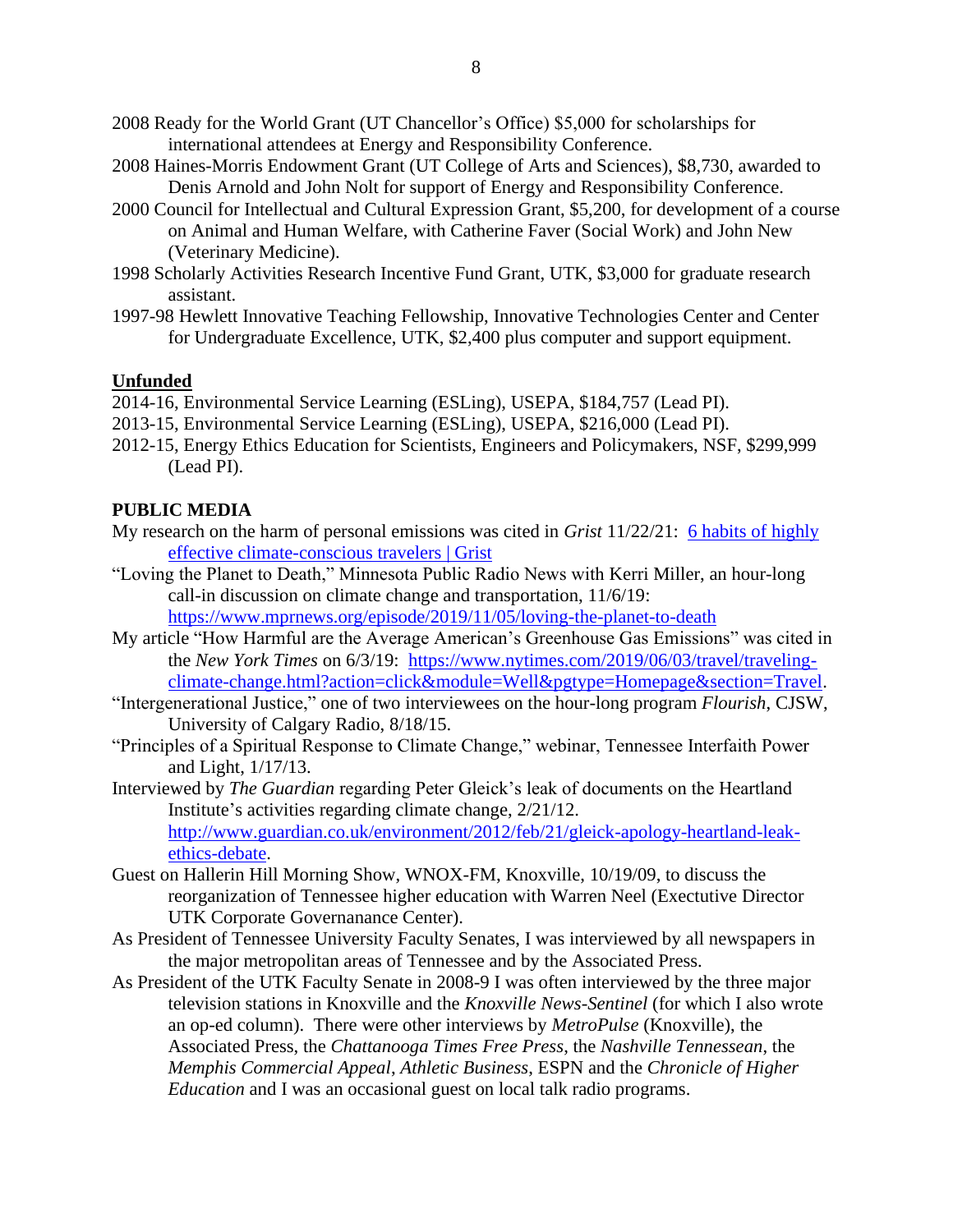- Interviewed and featured in the Carnegie and Knight Foundations News 21 documentary, "TVA: Ghost of our Energy Past; Glimpse into our Energy Future," 8/29/08.
- Op-ed commentary for WBIR.com (the internet affilate of Knoxville TV station WBIR) entitled "How to Clear the Air," May 2004.
- Columnist on environmental issues for the quarterly publication *Tennessee Green* from about 1992 to 1998 and for its successor *The Hellbender* (later online as *Hellbender Press* [https://hellbenderpress.org/\)](https://hellbenderpress.org/) in 1998 and 1999. My column, entitled *Eco-Ethos*, began again with the Summer, 2001 issue and continued into 2008.
- Weekly "Thoughts on Philosophy and the Environment" commentary was broadcast by public radio station WUOT FM, from November 1989 to June 1992. This commentary was revived in a new format on WUTK FM in July 2000 and broadcast through May, 2001.

### **SPEAKING**

### **Selected Professional Talks, Workshops and Conference Papers**

- Keynote Address, Kent State University Philosophy Graduate Student Conference in Remembrance of May 4th, 1970; March 18, 2023 (tentative).
- "Aggregation and Decision-Making with Incomparable Values," Workshop on Aggregation, Rational Choice, and Agency over the Life-Cycle (invited), Chattanooga, Tennessee, June 4, 2022.
- "Long-Term Biocentric Ethics," keynote address, Concerned Philosophers for Peace Virtual Conference (invited), October 29, 2021.
- "Welfare Aggregation with Non-existent Individuals: Reference Failure or Zero Value?" Workshop on Free Logic and Existence (invited, online), Ruhr-Universität Bochum Institut für Philosophie (invited), October 8-10, 2021.
- "A Conversation on Incomparability and Vagueness" with John Broome (Oxford), University of Tennessee Philosophy Department Symposium, October 16, 2020.
- "Long-Term Non-anthropocentric Ethics," keynote address, Clayton State University, February 16, 2019.
- "Long-Term Climate Justice," Cornell University Climate Justice Conference (invited) May 24- 25, 2016. Also presented at the Center for Ethics and Social Values, Ohio State University (invited) February 17, 2017.
- "Harm as a Function of Carbon Emissions," International Workshop on Climate Change and Its Impact: Risks and Inequalities (invited) University of Illinois Urbana-Champaign, March 10-11, 2016. (Many versions of this talk given to local audiences in the Knoxville area.)
- "A Defense of Biocentric Individualism," Workshop on Value Theory in Environmental Ethics: Sentience, Life, Richness, Centre de Recherche en Éthique (invited), Montréal, February 4-5, 2016.
- "Sustaining Life's Welfare" International Conference on the Normative Grounds of Sustainability, Frankfurt University (invited) October 29-30, 2015.
- "Are There Infinite Welfare Differences among Living Things?" International Society for Environmental Ethics, Kiel, Germany, July 23-6, 2015.
- "Domination across Space and Time: Smallpox, Special Relativity and Climate Ethics" Center for Ethics in Society, Stanford University (invited) April 17, 2015; also presented at the 2015 Calgary Sustainability Conference: Sustainability as Intergenerational Justice, University of Calgary, (invited) June 12-13, 2015.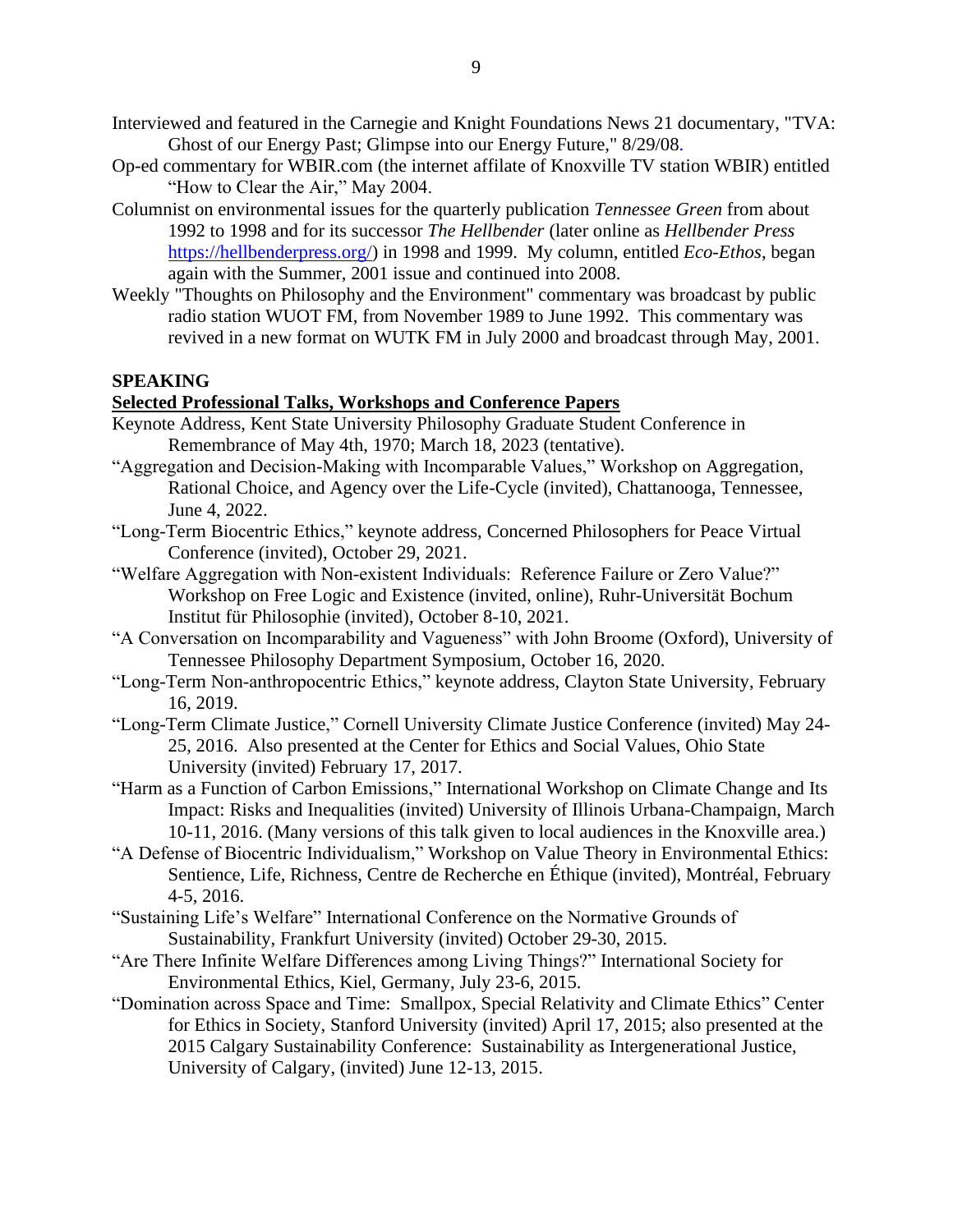- "The Moral Significance of Climate Change," Department of English and Philosophy, University of West Georgia, (invited) April 1, 2015.
- "Biotic Welfare vs. Biodiversity: Non-anthropocentric Conservation in the Anthropocene," International Society for Environmental Ethics, Allenspark, Colorado, June 17-20, 2014.
- "Temporally Invariant Consequentialist Biocentrism" Ben Rabinowitz Symposium on Intergenerational Ethics, University of Washington, (invited) March 6, 2014.
- "Casualties as a Moral Measure of Climate Change," Multi-Disciplinary Perspectives on Climate Change Workshop, Como, Italy, Sept. 26-7, 2013.
- "Some Biocentric Value Aggregation Principles," International Society for Environmental Ethics session at American Philosophical Society Eastern Division Meeting, Atlanta, January 2013.
- "Ethical Assessment of the Long-Term Damages of Climate Change" Aspen Global Change Institute workshop on "Climate Sensitivity on Decadal to Century Timescales: Implications for Civilization," (invited) May 20-25, 2012, Aspen, Colorado; funded by NASA.
- "Individual Responsibility for Greenhouse Gas Emissions," Energy and Environment Symposium, Howard H. Baker Jr. Center for Public Policy, (invited) October 6, 2011; also at Virginia Tech Science, Technology and Society program (invited), April 11, 2012).
- "Climate Change and Intergenerational Justice," Social Justice and the University Colloquy, Howard H. Baker Jr. Center for Public Policy, (invited) April 30, 2011.
- "Why Climate Ethics Must Be Non-anthropocentric," International Society for Environmental Ethics session at American Philosophical Association Pacific Division Conference, San Diego, April 2011.
- "Casting the Ring into the Fire: Our Obligation to Relinquish Greenhouse Powers," Ethics, Energy and the Future conference at Delft University of Technology, June 24-26, 2010; also presented at Appalachian Public Interest Environmental Law Conference, University of Tennessee School of Law, Nov. 19-21, 2010.
- "Athropocentrism and Egoism," 7th annual meeting of the International Society for Environmental Ethics, Allenspark, Colorado, June 8-11, 2010; University of North Carolina, Asheville, March 31, 2010; East Tennessee State University February 18, 2013.
- "Greenhouse Gas Emission and the Domination of Posterity," Institute for Advanced Studies in Humanities and Social Sciences, Nanjing University, (invited) May 26, 2009; also presented at Nanjing Forestry University (invited) May 25, 2009.
- "A Utilitarian Calculation Regarding the Human Consequences of Personal Greenhouse Gas Emissions," conference on Human Flourishing and Restoration in an Age of Global Warming, Clemson University, September 2008.
- "The Role of Self-Transcendence in the Justification of Environmental Ethics," fifth annual joint meeting of the International Society for Environmental Ethics and the International Association for Environmental Philosophy, Allenspark, Colorado, May 27th-30th 2008.
- "Greenhouse Gas Emission and the Domination of Posterity," UT Energy and Responsibility Conference, April 2008.
- "Problems with the Move from Is to Good for Nonsentient Organisms," fourth annual joint meeting of the International Society for Environmental Ethics and the International Association for Environmental Philosophy, Allenspark, Colorado, May 29 -June 1, 2007.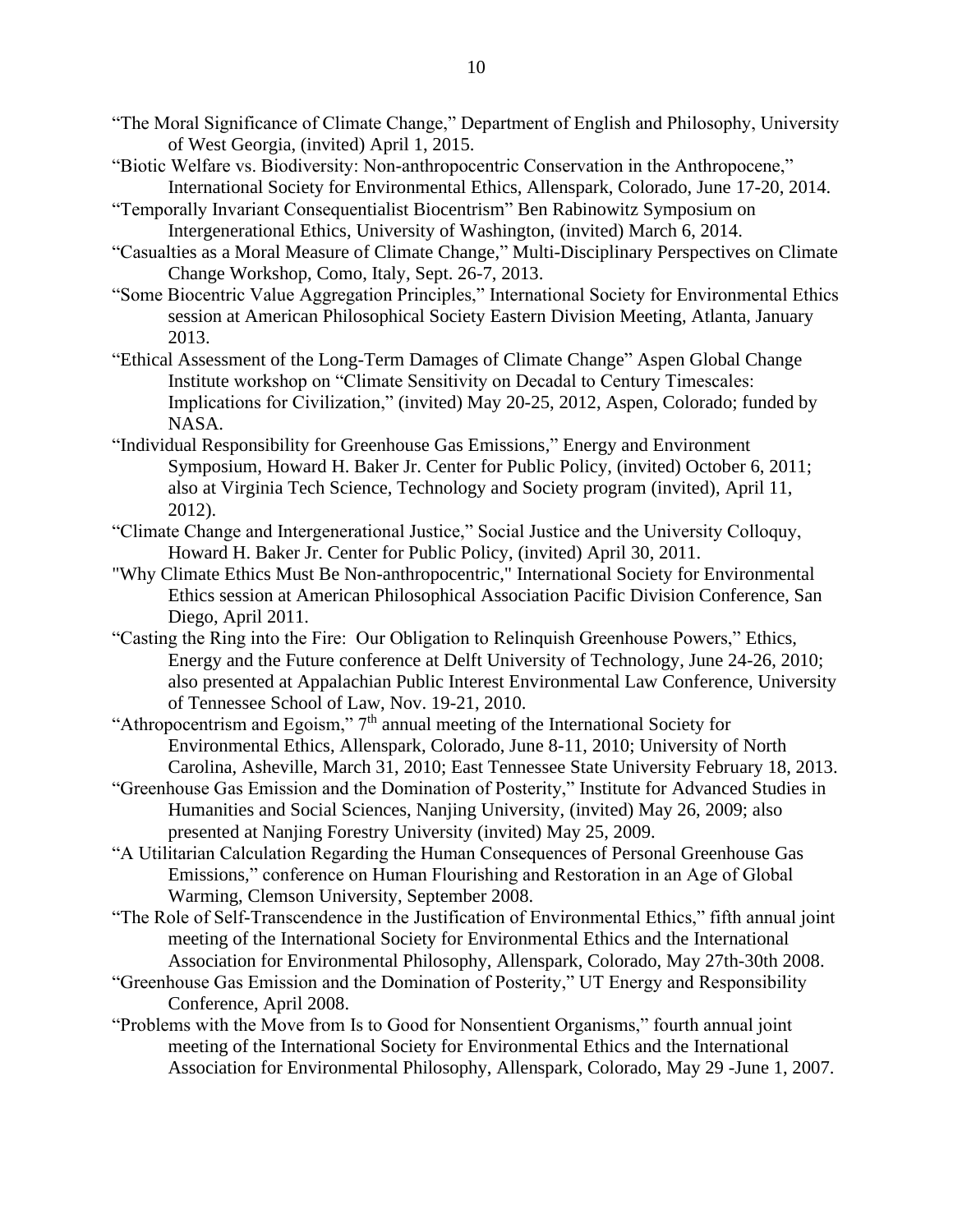"Ethics of Global Climate Change," invited keynote address at Missouri Western State University's Galileo's Legacy conference on Global Warming, 4/16/07. (Included a panel discussion with Clair Parkinson of NASA Goddard Space Flight Center and the notorious climate science denier Willie Soon.)

#### **Selected Public Talks**

- "Perspectives," lecture on my life and work invited by UT Mortar Board Honor Society, 4/18/22.
- "Faith, Hope, Love and Climate Change," public conversation with Dorothy Boorse, Professor of Biology at Gordon college and an evangelical Christian, sponored by University of Tennessee Veritas Forum, 3/3/16.
- Panel discussion of the pro-nuclear film "Pandora's Promise" with Steven Skutnik, UT Nuclear Engineering, and John Wagner, Director of Reactor and Nuclear Systems Division, Oak Ridge National Laboratory, at the University of Tennessee, 4/22/15.
- "The Moral Significance of Climate Change," Howard Baker Center for Public Policy, 4/22/15. "Measuring the Costs of Climate Change," Stanford University, 4/16/15.
- Panel on Naomi Klein's *This Changes Everything: Capitalism vs. The Climate*, Center for the Study of Social Justice, University of Tennessee, 4/10/15.
- "Environmental Ethics for the Long Term: Counting the Costs of Climate Change," Rationalists of East Tennessee, Pellissippi State Community College, 1/18/15.
- "Environmental Ethics for the Long Term," Sunday Assembly, Knoxville, 10/25/14.
- "Counting the Costs of Climate Change," East Tennessee State University, 2/18/13.
- "Climate Change and the University," invited keynote, Southern Alliance for Clean Energy Campus Sustainability Summit, University of Tennessee, Knoxville, 2/15/12.
- Panel discussion of the energy film "Switch," Howard H. Baker Jr. Center for Public Policy, 10/4/12.
- "Hope for the Earth: Christianity, Native America and the Environment," public conversation with Terry LeBlanc, co-founder of the North American Institute for Indigenous Theological Studies, sponored by University of Tennessee Veritas Forum, 9/20/12.
- "The Ethics of Global Climate Change," Westminster Presbyterian Church, Knoxville, 6/26/12.
- Discussion of my book *A Land Imperiled*, Knox County Public Library's Brown Bag/Green Book Series, 6/20/12.
- "Living the Seventh Principle," (with Annette Mendola), Tennessee Valley Unitarian Universalist Church, 4/15/12; Westside Unitarian Universalist Church, 7/22/12.
- "Climate change: Reducing Our Carbon Footprint," Earth Fest, Pellissippi State Community College, 4/16/11.
- "The Ethics of Climate Change," two 2-hour public discussions sponsored by the Howard H. Baker Jr. Center for Public policy, 10/26/10 and 11/2/10.
- "Greenhouse Gas Emission and the Domination of Posterity," Tennessee Valley Unitarian Universalist Church, Knoxville, 9/5/10.
- "Eric Schlosser's *Fast Food Nation*," Knox County Public Library's Brown Bag/Green Book series, 7/21/10.
- "Personal Responsibility for Global Climate Change," Initiative for Clean Energy, East Tennessee State University, 4/27/10.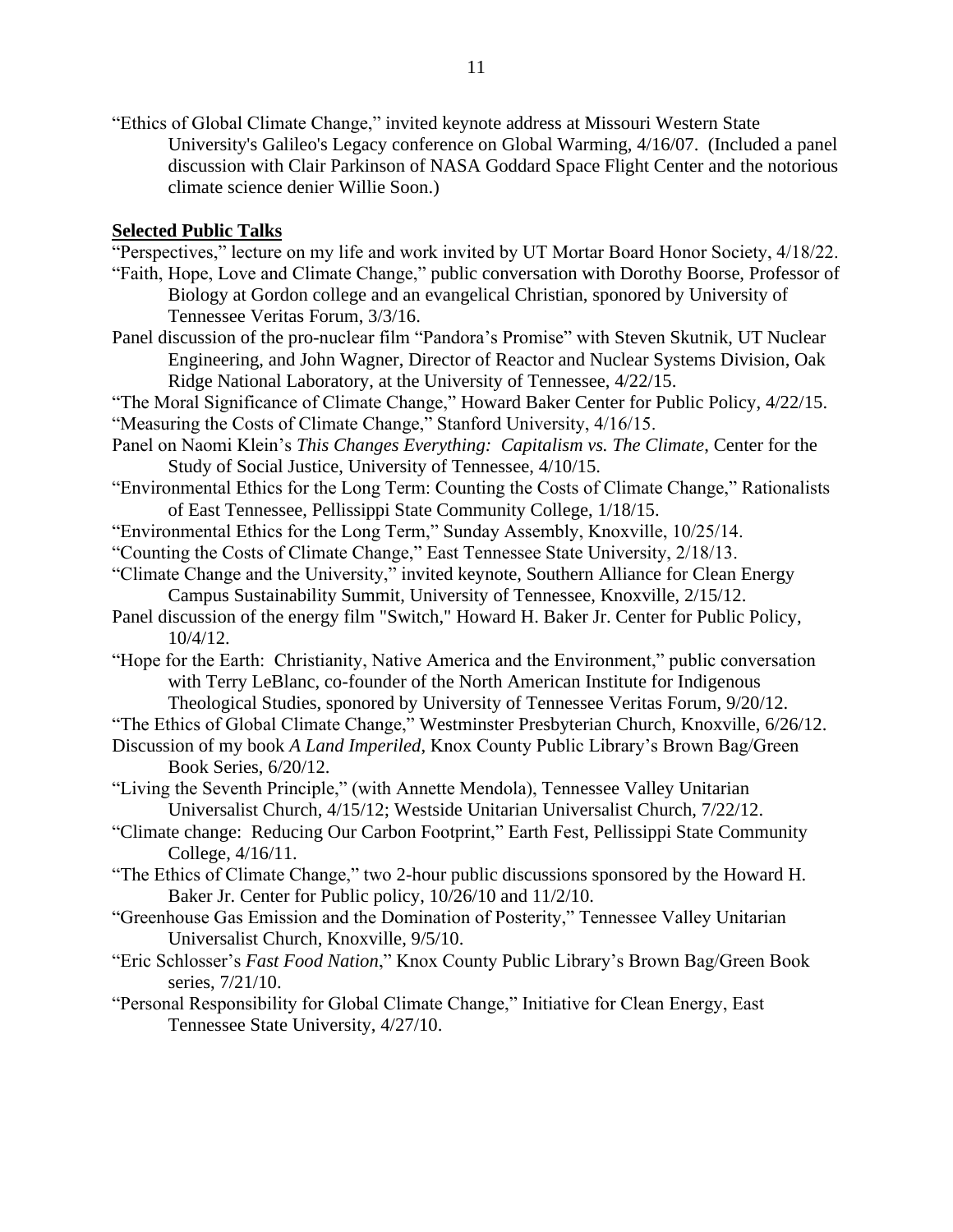### **TEACHING Dissertations Directed**

Trevor Hedberg, *Population, Consumption, and Procreation: Ethical Implications for Humanity's Future* (Spring 2017) (This became the basis for Trevor's book, *The Environmental Impact of Overpopulation*, Routledge 2020.)

Nolan Hatley, *Anthropocentrism and the Long-Term: Nietzsche as an Environmental Thinker* (April 2016)

Jason Fishel, *The Green Staff of Asclepius: Envisioning Sustainable Medicine* (July 2014)

Joel MacClellan, *Minding Nature: A Defense of a Sentiocentric Approach to Environmental Ethics* (July 2012)

Frank Mashburn, *On Alvin Plantinga's Evolutionary Argument against Naturalism* (April 2010)

- Sanjay Lal, *The Tension and Coherence of Love, Identification and Detachment in Gandhi's Thought* (April 2006)
- Sam Von Mizener, *The Tractatus as an Ethical Deed: Seeing and Feeling the World "Sub Specie Aeterni*" (April 2006)
- John Zavodny, *The Marks and Noises of the Monster at the End of the Book: From Irony to Camp with Rorty, Kierkegaard and Derrida* (August 1997).

### **Masters Theses Directed (Recent)**

Trevor Hedberg, *Wouldn't Future People Like to Know*?: *A Compensation-Based Approach to Global Climate Change* (2013)

#### **Service Learning**

In connection with my environmental ethics and animal welfare courses, I have directed hundreds of students in service learning projects in collaboration with such organizations as Narrow Ridge Earth Literacy Center, the Knoxville Zoo, the Humane Society, Ijams Nature Center, the Sierra Club, Friends of the Smokies, and the Southern Alliance for Clean Energy.

### **Courses Taught**

#### **Graduate Courses**

Environmental Ethics Ethics and Future Generations Ethics and Animals Intergenerational Ethics Animal and Human Welfare Consumerism and Sustainability Heidegger's *Being and Time* Nietzsche Truth Realism and Truth Decision Theory **Philosophy of Language** Philosophy of Logic Identity and Individuation Foundations of Mathematics Possible Worlds The Concept of Possibility Metaphysical Realism Foundations of Inductive and Statistical Reasoning Foundations of Logic: Natural Reasoning Knowledge, Perception, and Language Value in Nature Independent Study (various topics) Philosophy of Conservation Biology Animals, Ethics and Law Incomparable Values Climate Ethics

Modal Metaphysics (Kripke, Husserl, Heidegger) Incomparability, Value Pluralism and Moral decision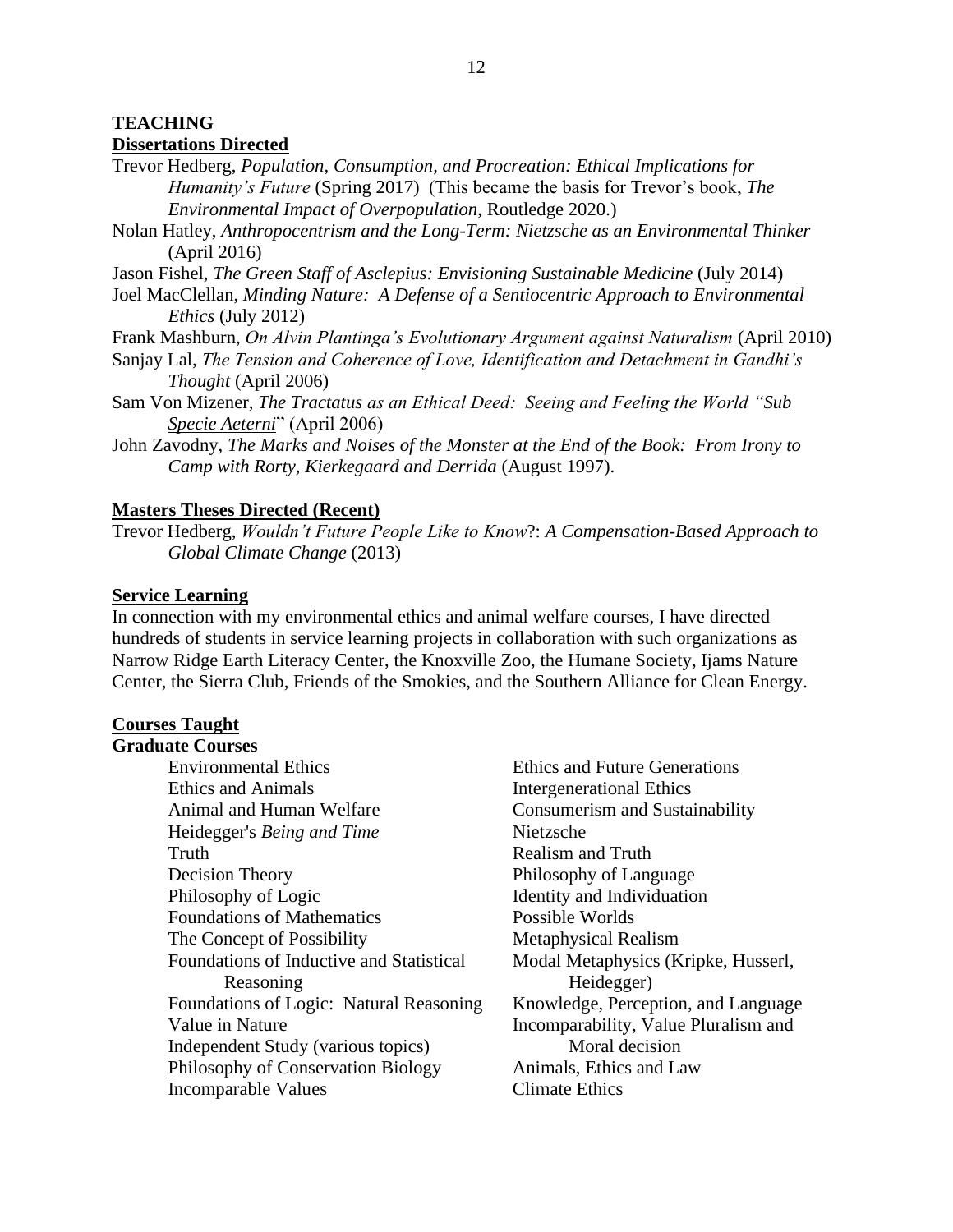Long-term Nonanthropocentric Ethics

#### **Undergraduate Courses**

The Human Condition: Value and Reality Critical Thinking (Informal Logic) Elementary Logic Inductive Logic Symbolic Logic Intermediate Formal Logic Introduction to Philosophy Existentialism Philosophical Ideas in Literature Contemporary Philosophy Contemporary Aesthetics 19<sup>th</sup> and 20<sup>th</sup> Century Philosophy Environmental Ethics Animal and Human Welfare Freshman Honors Seminar The Southern Appalachian Environment Ethics and Future Generations Logic and Writing **Honors** Environmental Ethics

The Human Condition: Knowledge and Reality

# **SERVICE**

#### **Public Service**

- Standing declarant in a lawsuit by the the Center for Biological Diversity against changes in the Tennessee Valley Authority's rate structure that discourage solar energy projects. 2020
- Taught a course on my book *Environmental Ethics for the Long Term*, at Oak Ridge Institute for Continued Learning (ORICL), summer 2014.
- Appeared, along with other members of the Executive Committee of Tennessee University Faculty Senates, by invitation of Senator Andy Berke, before the Tennessee Senate Higher Education Committee, Nashville, 2/9/11, to discuss implementation of the Complete College Tennessee Act of 2010. Similar presentation made to House Education Committee at the invitation of Representative Joe Pitts, 3/1/11.
- Testified for the Plaintiff in Winston Payne v. CSX, a civil case in the 3rd Circuit Court in Knoxville in November 2010, in which the estate of the Plaintiff (who died of cancer) won an \$8.6 million judgment against CSX railway for exposure to hazardous materials that were shipped to David Witherspoon superfund sites. Case was later appealed by CSX.
- On behalf of Tennessee University Faculty Senates, I drafted an amendment that became part of the Complete College Tennessee Act of 2010, stipulating in part that in developing statewide general education requirements, the Tennessee Higher Education Commission "shall consider the views of chief academic officers and faculty senates of the respective campuses."
- Petitioned the U.S. Fish and Wildlife Service to List the Berry Cave Salamander (*Gyrinophilus gulolineatus*) as an Endangered Species, 1/15/03. On 3/22/11, after suit was brought by the Center for Biological Diversity on this and other filings, the USFWS found that that this species "warrants addition to the federal list of threatened and endangered species." Listing process was initiated under the Obama administration but halted under the Trump administration. In 2019 I was a standing declarant for the Center for Biological Diversity as it filed a second suit against USFWS to restart the process.
- Authored "Environmental Impact" section of Knoxville City Council's *James White Parkway Taskforce Report*, October 2003. The four-lane state road project that was the subject of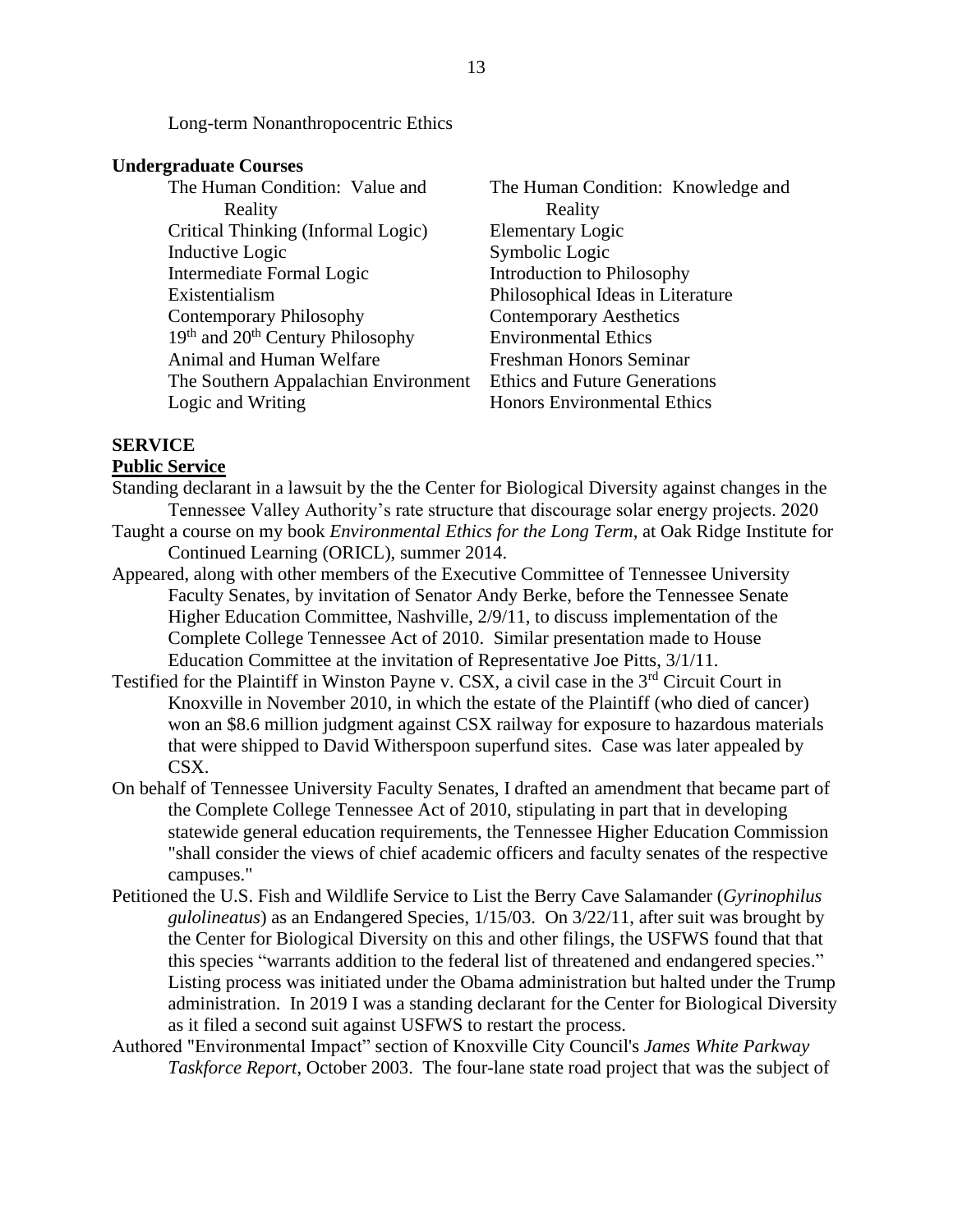this study was cancelled in 2014. Much of the land that would have been occupied by the road later became part of Knoxville's Urban Wilderness.

Wrote "History of the Witherspoon Problem," 6000-word history of three Superfund sites in South Knoxville, which was incorporated into Knox County Commission resolution R-02-4-905, April 22, 2002, urging the Tennessee legislative delegation to take all steps necessary to cause the Department of Energy to clean up the sites. The DOE subsequently did so.

#### Served on:

City of Knoxville James White Parkway-Chapman Highway Taskforce (2004-5) Knoxville City Council's James White Parkway Taskforce (2002-3); Environmental Subcommittee (2002-3).

Knox Bicycle Task Force (1997-8)

Metropolitan Planning Organization Bike Plan Committee (1994) Great Smoky Mountain Regional Greenway Committee (1993-1996)

### **Professional Service**

- Reviewer for submissions to 2015 International Society for Environmental Ethics conference, "Environmental Ethics between Action and Reflection," Kiel University, Germany.
- Expert Reviewer, Working Group III, Fifth Assessment Report, Intergovernmental Panel on Climate Change (2013).
- Judge, International Society for Environmental Ethics, Holmes Rolston III Early Career Essay prize committee (2012)
- Chair, Planning Committee, *Symposium on Animals, Ethics and Law*, Howard Baker Center for Public Policy, March 1-3, 2012, (2011-12)
- Editorial Advisory Board, *Environmental Ethics* (2011-present)
- Tennessee Higher Education Commission Master Plan Steering Committee for Tennessee's 2010-2015 plan for higher education (2010)
- President, Tennessee University Faculty Senates (statewide) (2009-10) Immediate Past President (2010-11) President-elect (2008-9)
- Chair, Planning Committee, *Energy and Responsibility: A Conference on Ethics and the Environment*, University of Tennessee, Knoxville, April 10-12, 2008, (2006-8)
- External reviewer for tenure and/or promotion of environmental ethics faculty at many universities in the U.S., starting in 2007.
- University of North Carolina at Asheville Undergraduate Philosophy Conference judge (fall 2006)

### **Manuscript reviews for**:

| <b>Teaching Philosophy</b>                | <b>Earth Knows Publications</b>   |
|-------------------------------------------|-----------------------------------|
| Rowman and Littlefield                    | <b>Cambridge University Press</b> |
| McGraw-Hill                               | University Press of America       |
| Wadsworth Publishing Co.                  | Prentice-Hall                     |
| <b>Blackwell Publishers</b>               | Journal of Religious Ethics       |
| University Press of Kentucky              | Journal of Nietzsche Studies      |
| Journal of Cleaner Production             | Synthese                          |
| Journal for General Philosophy of Science | <b>Bioscience</b>                 |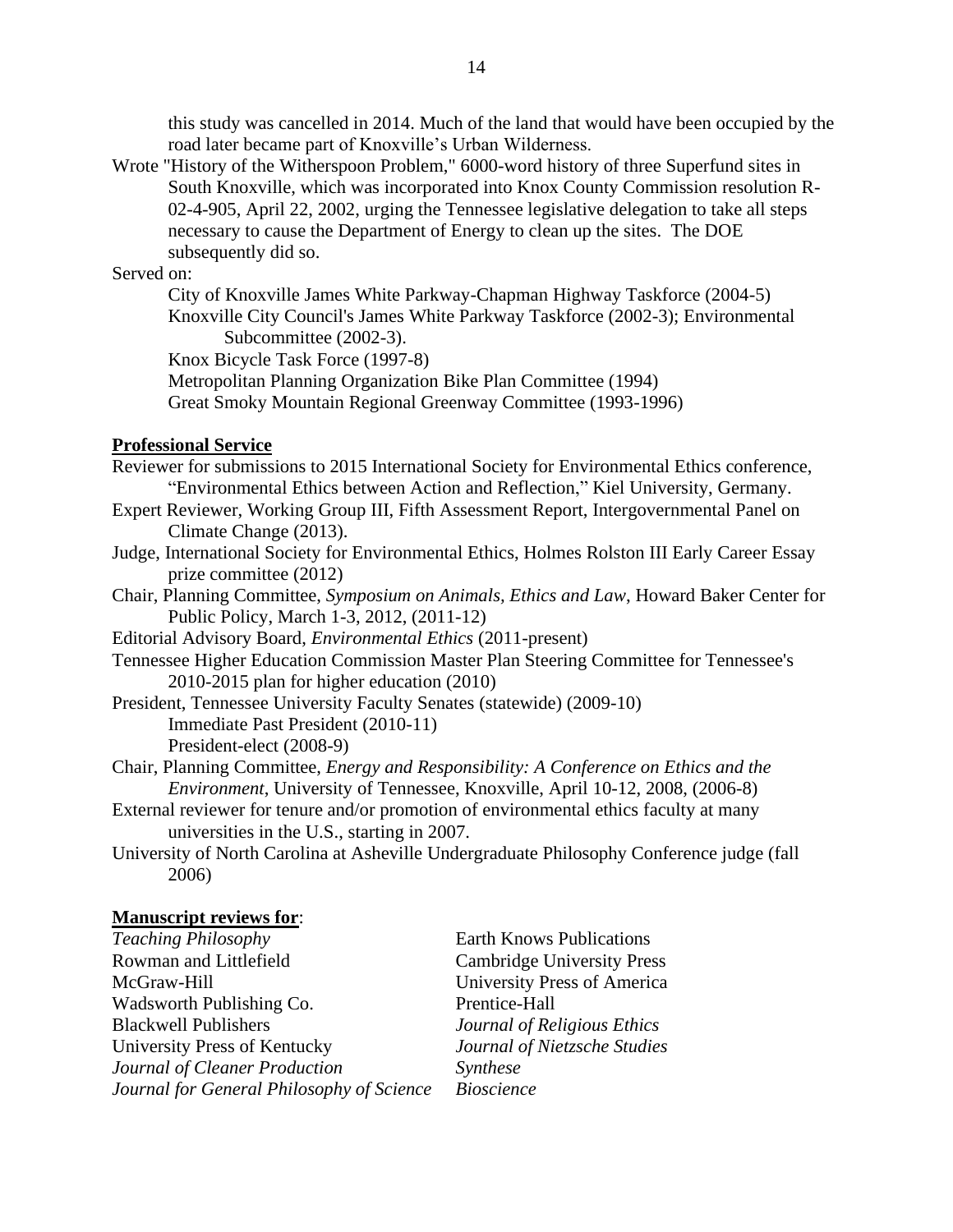### **Manuscript reviews for**:

| <b>Oxford University Press</b>             | Journal of Philosophical Logic                        |
|--------------------------------------------|-------------------------------------------------------|
| The Monist                                 | <b>Philosophical Studies</b>                          |
| <b>Emotion, Space and Society</b>          | International Journal of Feminist                     |
| Environmental Values                       | Approaches to Bioethics                               |
| <b>Bloomsbury Publishing</b>               | <b>Ethics, Policy and Environment</b>                 |
| <i>Environmental Ethics</i>                | Routledge                                             |
| de Ethica                                  | Erkenntnis                                            |
| Climatic Change                            | <b>Environmental Philosophy</b>                       |
| <b>Between the Species</b>                 | <i>Dialectica</i>                                     |
| Studia Logica                              | <b>Ethics and International Affairs</b>               |
| Ambio                                      | The Acorn: Philosophical Studies in                   |
| Les Ateliers de l'éthique/The Ethics Forum | Pacifism and Nonviolence                              |
| Analysis                                   | Journal of Ethics and Social Philosophy               |
| Logic and Logical Philosophy               | <b>Utilitas</b>                                       |
| Journal of Appalachian Studies             | Worldviews: Global Religions, Culture,<br>and Ecology |

#### **Grant proposal reviews for**:

Austrian Science Fund Social Sciences and Humanities Research Council of Canada

#### **University Service**

Graduate Council (2014-16); Credentials Committee of the Graduate Council (2014-15) Chair, Steering Committee, Sustainability Working Group—faculty-initiated and faculty-led organization to promote curricular development and research collaboration in sustainability (2014-15). Organized and directed two-day Environmental Service Learning Workshop for 11 UT faculty (May 2013) Life of the Mind Book Selection Committee (2012-13) SACS Reaccreditation Writing Committee (2012-14); responsible for sections on faculty governance and academic freedom. College of Arts and Sciences Tenure and Promotion Committee (2011-14); Chair (2013-14) College of Arts and Sciences Budget and Planning Committee (2010-14) Judge, Second Annual EUReCA Sustainability Award (2012, 2013) Chair, College of Arts and Sciences Strategic Planning Committee (2011) Represented Chancellor Cheek at American College and University Presidents' Climate Commitment Climate Summit, Denver, Oct 4-5, 2010. UTK Faculty Senate Past President (2009-10) UT System Relations Committee (2009-10) President (2008-9) President-Elect (2007-8) Legislative Task Force (2009) Effectiveness Task Force (2008-9) Executive Committee (2007-10; chair 2008-9)

15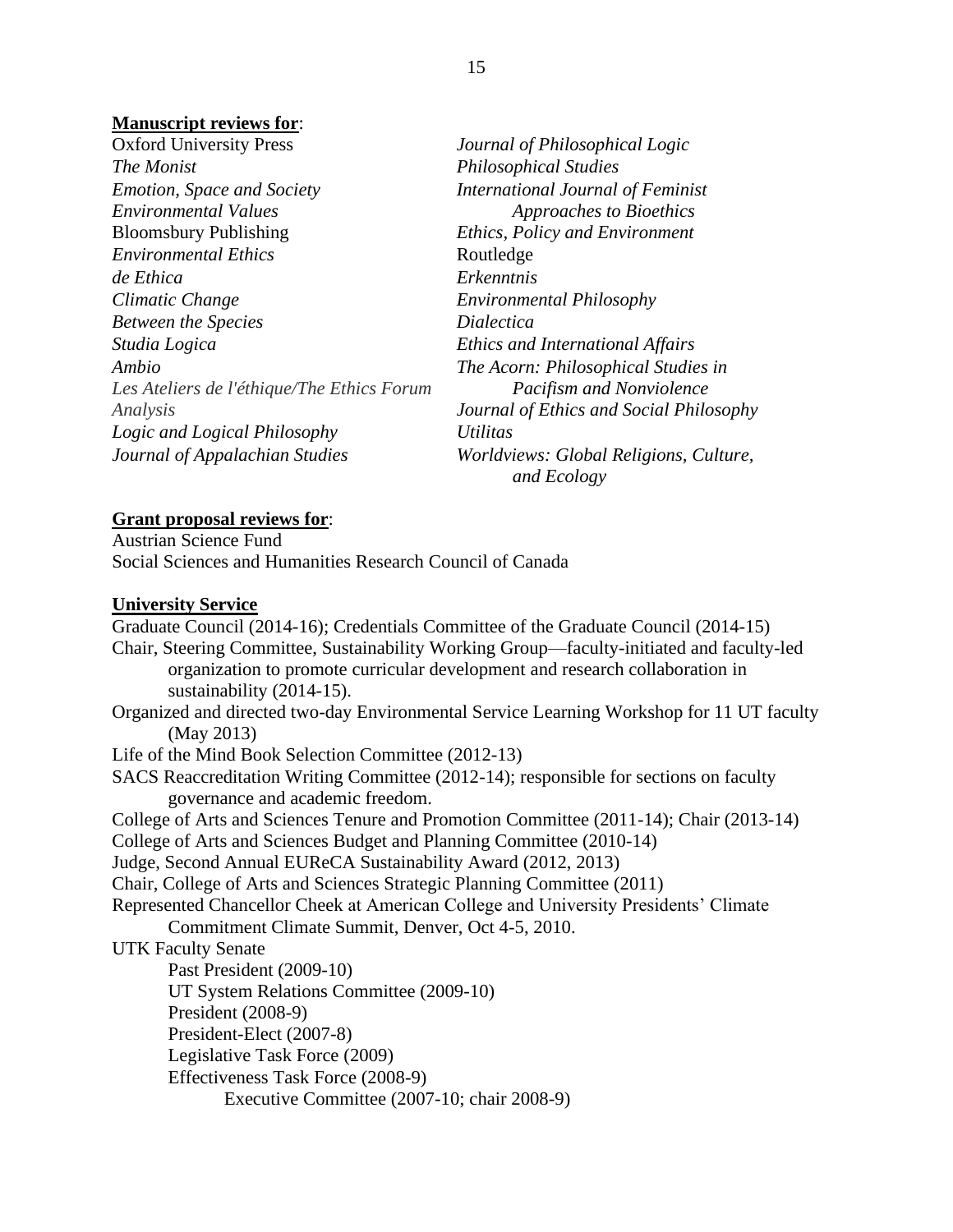Budget and Planning Committee (2005-9)

Senator (2005-8)

- Tennessee Higher Education Task Force, University of Tennessee and Tennessee Board of Regents system administrations (2009)
- Committee on the Campus Environment (1999-present); Subcommittee on UTK Environmental Policy (1999-2000); Co-Chair (2003-2010); Chair (2010-2016)
- UTK Campus Master Plan Committee (2009-11, 2005-7); Chair: Energy and Environment Subcommittee (2010-11)
- University of Tennessee Cherokee Farm Planning Committee (2008-9)
- Search Committee for UTK Provost (2009)
- UTK Program Review, Reallocation and Reduction Task Force (2008-9)
- Commission for Blacks (2008-9)
- Commission for Women (2008-9)
- Chancellor's Associates (2008-9)
- University of Tennessee Faculty Council (2008-9)
- Leadership Group on Interculturalism (2008-9)
- University of Tennessee Board of Trustees Academic Affairs and Student Success Committee (non-voting member, 2008-9)
- Enrollment Management Committee (2007-9)
- Chancellor's Sustainability Oversight Committee (2007-8)
- UTK Strategic Planning Committee (2007-9)
- Faculty Advisor, Vegetarian Student Alliance (2006-9)
- James R, and Nell W. Cunningham Outstanding Teaching Award Committee (2004)
- Faculty Advisor, Students Toward Animal Rights in Tennessee (START) (2004-5)
- Southeast Student Clean Energy Conference Planning Board (2004-5)
- Environmental Semester Steering Committee (2003-5)
- Faculty Advisor, UT Climbing Wall Club (2002-4)
- Appalachian Studies Committee (2001-3)
- University of Tennessee Community Partnership Center Advisory Board (1997-1999); Search Committee for Executive Director (1998)
- UTK Academic Affairs Focus Group on Environment, Natural Resources, and Species Preservation (1998-9); Chair of Subcommittee on External Programs (1999)
- History Department Search Committee for Environmental History Position (1998-9)
- Founding Member, Citizens for a Pedestian-Friendly Campus (1998-2000)
- College Arts and Sciences Taskforce on the Future (1997-8)
- Environmental Studies Committee (1994-6)
- College of Arts and Sciences Faculty Speakers Bureau (1994)
- Stokely Institute Faculty (Summer 1994)
- College Scholars Advisor (many students over the years)
- Advisor, College of Liberal Arts Advising Center (1987-1993)
- Faculty Advisor, Amnesty International Campus Group (1986-7)
- Frequent guest lectures related to environmental ethics in UT courses
	- (both graduate and undergraduate) in Philosophy, Forestry, Journalism, Environmental Policy, Architecture, Education, Sociology, Civil and Environmental Engineering, Biology, English Literature (Thoreau), Conservation Biology, University Studies,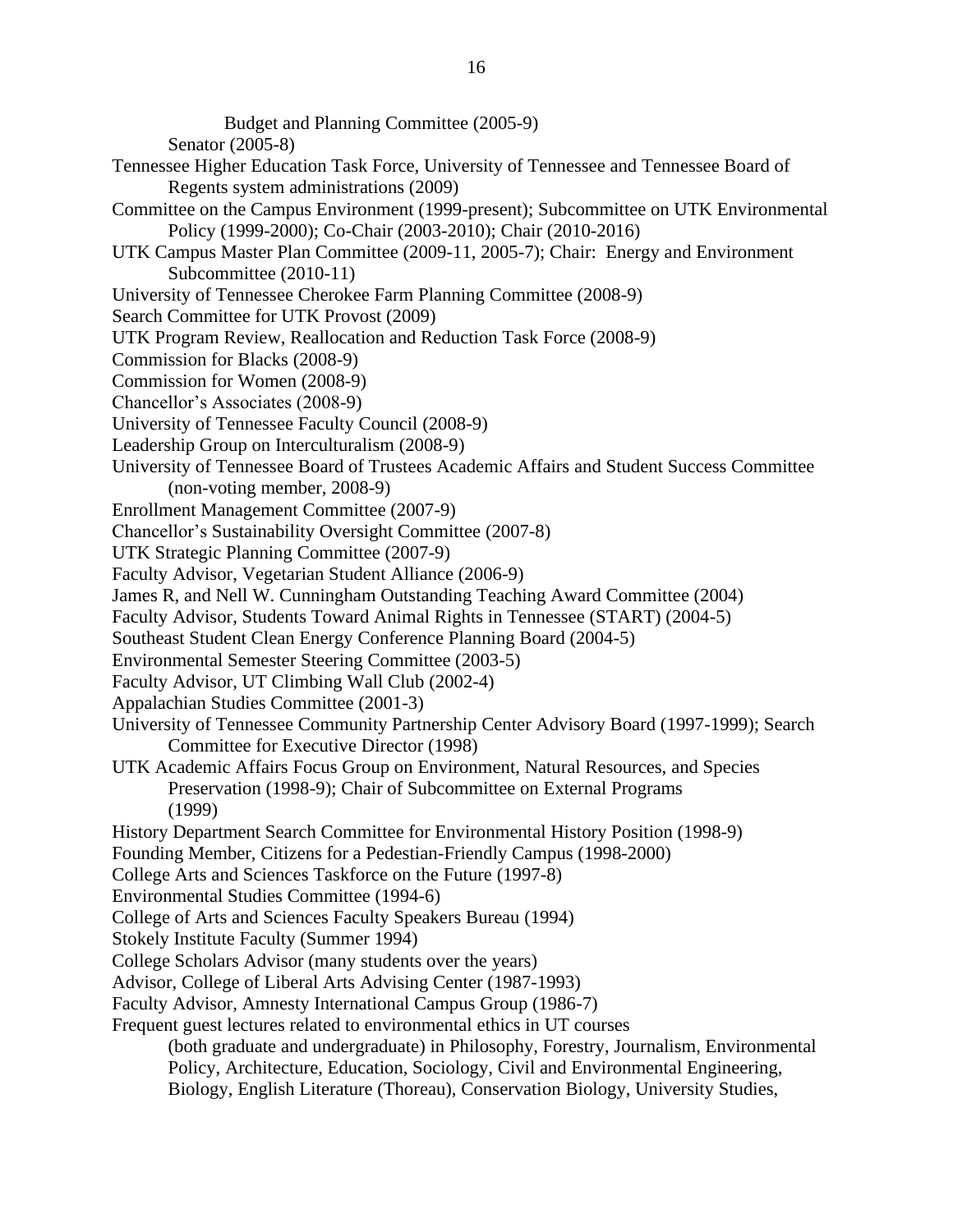Geology, Wildlife and Fisheries Science, UT College of Veterinary Medicine, etc. I have also given lectures on aspects of environmental ethics at Tennessee Tech (for an economics class) and Maryville College and at many regional high, middle and elementary schools.

### **Departmental Service**

Interim Co-Head (2015-2017) Chair, Philosophy of Science Search Committee (2011-12) Chair, Ethics Search Committee (2010-11) Head's Advisory Committee (2008-10) Director of Undergraduate Studies (2004-10) Chair, Epistemology Search Committee (2006-7) Acting Head (summer 2001) Director of Graduate Studies (1995-2001, Fall 2003) Chair, Philosophy of Science Search Committee (1997-8) Vice Chair, Graduate Committee (1989-92) Chair, Undergraduate Commitee (1992-3) Chair, Contemporary Exam Subcommittee (1993-5)

# **Community Service**

Judge, East Tennessee High School Ethics Bowl, 2016-2020.

Board of Directors, Narrow Ridge Earth Literacy Center, Washburn, Tennessee (1990-1997 and 2011-2012); Board Chair 1996-1997; Chair of Earth Knows Publications Committee 1996-8); Collaborative Network (Advisory Board) (2001-2005); Fundraising Committee (2012-2014).

Board of Directors, Foundation for Global Sustainability (1989-99 and 2001-8); President 1996-1997; VISTA supervisor 1997-8; Chair of State of the Bioregion Commitee 1994-present; Decision-Making Council, Clean Water Project, 1995-8)

Board of Directors and Founding Member, Tennessee Environmental Enforcement Fund (1996-2000)

Board of Directors, American Environmental Health Studies Project (1995-1997)

Knox Vision 2000, Environmental Committee (1994)

Knox County Greenways Committee (1991-1995)

Knoxville Water Quality Forum River Rescue Planning Committee (1992-1995)

Tennessee Humanities Council Speakers' Bureau (1992-3)

Board of Directors, Tennessee Environmental Council (1991-4)

Co-Founder and Vice President, Project Witherspoon (citizens' group advocating cleanup of three toxic and radioactive waste sites in the Vestal community of South Knoxville) (1989-93)

Knoxville Junior League Environmental Conference Planning Board (1993)

My family hosted a German foreign exchange student, Sebastian Peter, for the

school year 1997-8. He remains a member of our family.